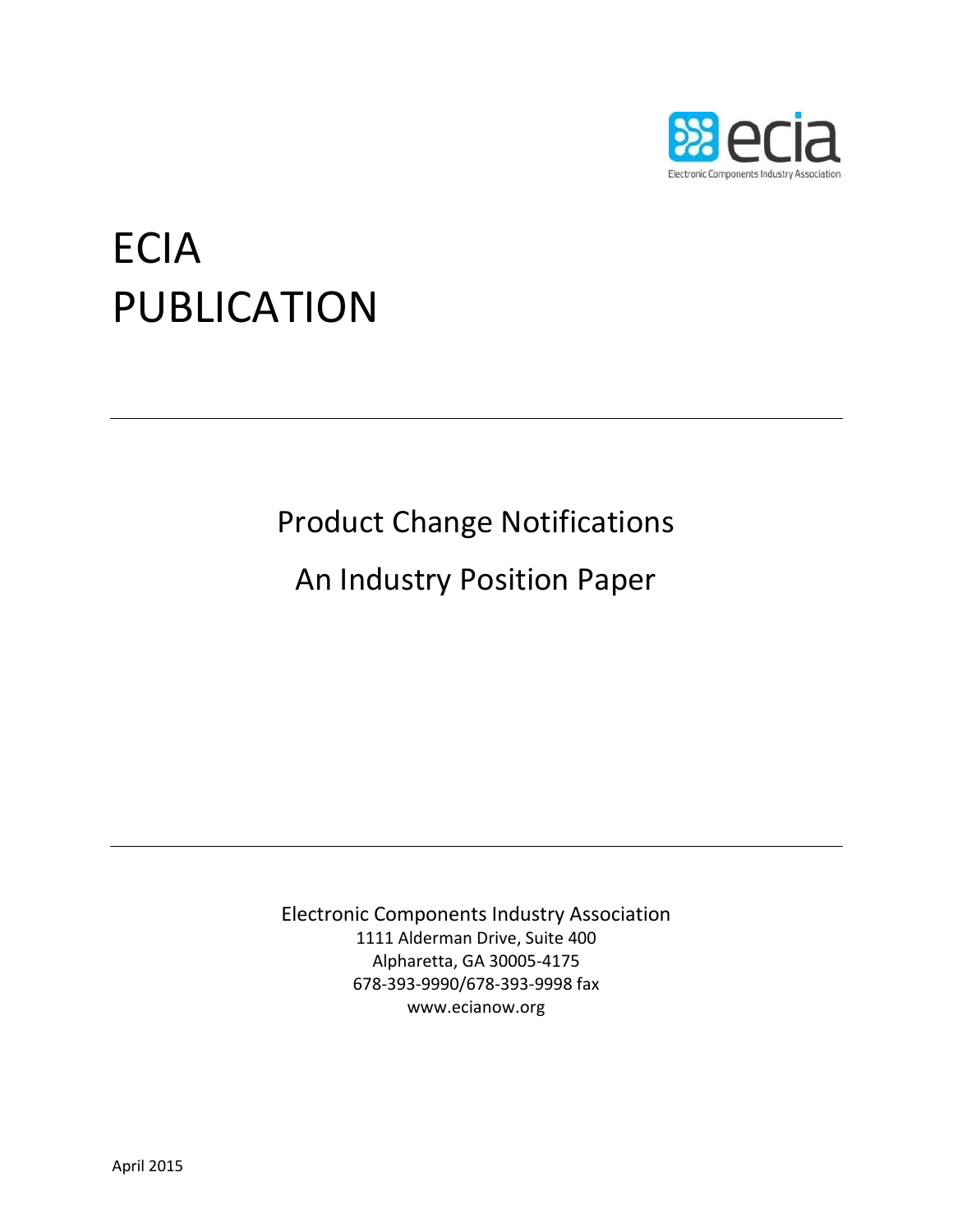### ECIA Position Paper on Product Change Notifications

Because product change is a necessary part of our industry, getting change notifications to customers is critical. All changes start with manufacturers who notify their distributors and direct customers of a change, typically in the form of a Product Change Notification. Distributors then communicate the change to their customers.

JEDEC, the Solid State Technology Association's standard, establishes procedures for notifying customers of changes to solid state product and associated processes (JESD46D Customer Notification of Product/Process Changes by Solid-State Suppliers). Although this standard is written for solid-state suppliers, nothing in the standard prevents it from being used for all electronic components. In fact, a committee is revising the standard so it will include all electronic components. ECIA has a committee that recommended changes to this standard and will be part of that committee as changes are made.

**Conclusion:** While the JEDEC standard is being revised, the ECIA committee recommends using JESD46D as the standard for all electronic component Product Change Notifications. In addition to the current standard, some of the changes recommended by the ECIA committee are listed in this document and should be considered for PCNs.

#### **Terms and definitions**

#### **Change, (product or process):**

An alteration to the product or process, which may be a major change or a minor change. Manufacturing & process location changes can also be covered by this standard.

#### **Customer:**

Any organization that:

1) Has purchased the product from the supplier within the past two (2) years and has a contract or purchase agreement with Process Change Notice (PCN) requirements, or

2) Has requested (and the supplier has agreed to provide) PCN information, or

3) Is an approved supplier agent.

**End customer**: final customer of product (i.e. channel distributor supply chain)

#### **Classification of changes**:

The proposed change should be classified as either major or minor and noted on the PCN.

#### **Communication of changes**:

The following changes require supplier to provide product change notice:

• Change in form, fit or function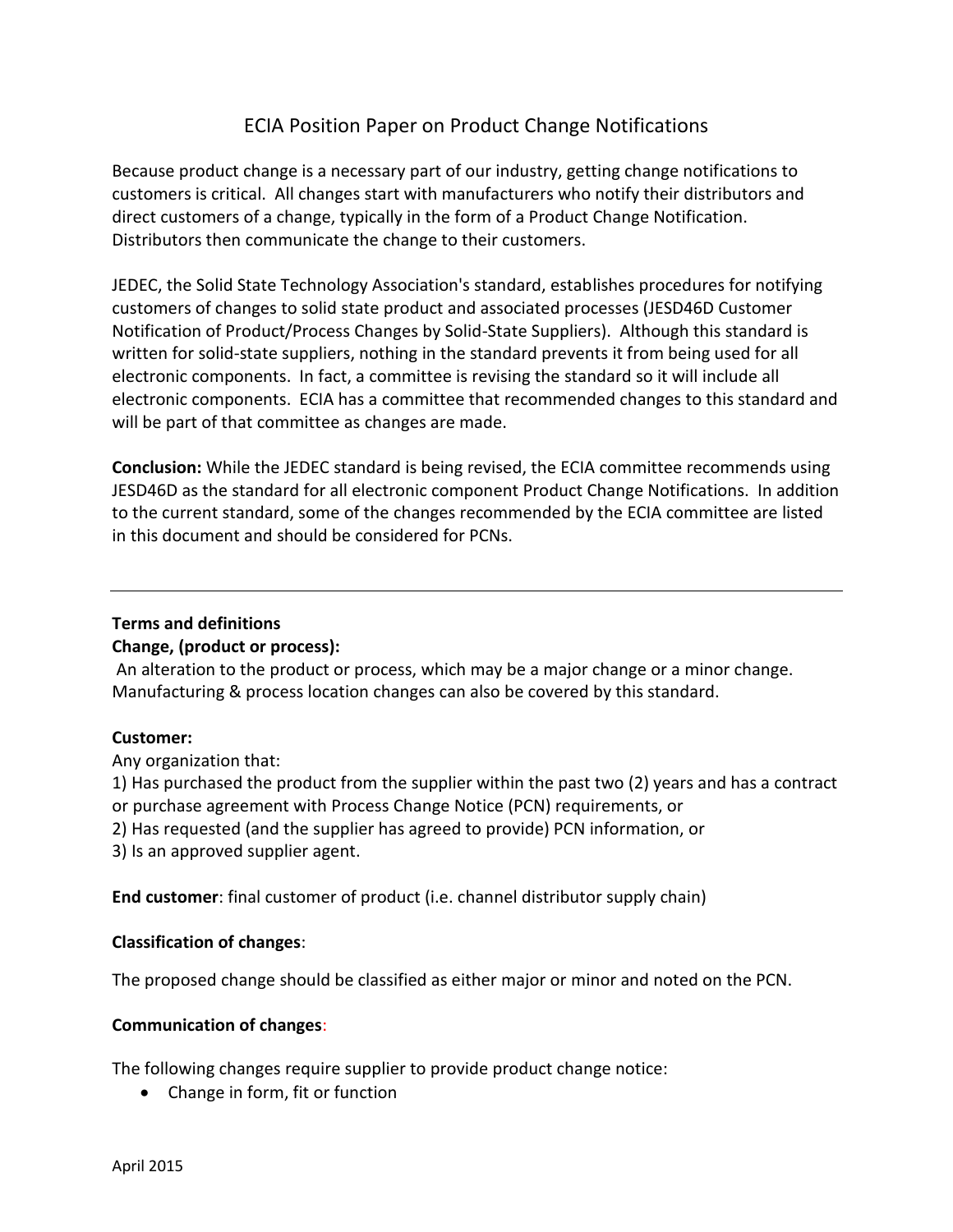- Change in manufacturing location
- Change to manufacturing process
- Change to product performance specification, or product reliability
- Change of product design (including mechanical specification or tolerance change)
- Change to electrical circuit
- Change to production released tooling
- Change to test equipment, test process, or test specification
- Change to optical design
- Change to materials used to manufacture product
- Change to cosmetic requirements
- Change in subcontractor or supplier
- Any other change that could potentially impact the quality, performance, or reliability of the product
- Product discontinuance (end of life) (Per JESD48C)

Refer to Annex A of JESD46D for additional examples of major changes by commodity.

#### **Customer notification**

It is recommended that a customer will be notified a minimum of 90 days before the proposed first ship date of the product identified in the PCN. Shipment of changed product may occur prior to stated ship date only with customer approval or by contractual agreement or mutual agreement between the supplier and customer.

#### **Customer response**

It is expected that all major changes will be communicated by the authorized distributor to the immediate customer.

#### **Product and Process Change Notification minimum content**

ECIA recommends the following revision to the min. content listed in JESD46D for items b) and m).

b) Where reasonable, complete list of individual affected supplier part number(s). For narrative purposes (cover letter, PCN description, etc.), affected product lines including specific package types or product family can be listed.

m) Supplier contact information, such as but not limited to: name, address, telephone, email, and fax number of supplier contact

#### **Additional examples of major and minor changes not listed in JESD46D**